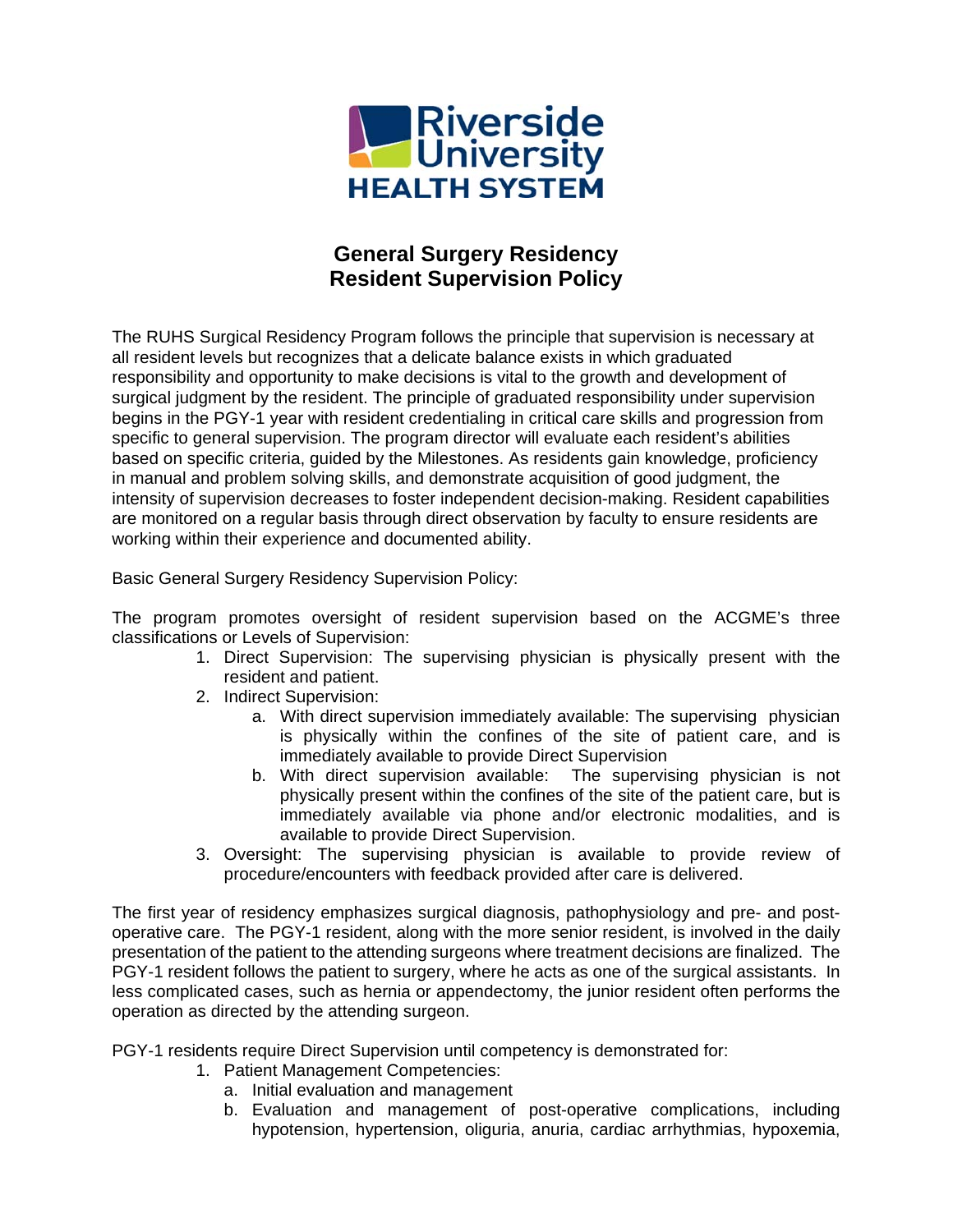change in respiratory rate, change in neurologic status and compartment syndromes.

- c. Evaluation and management of critically-ill patients, either immediately postoperatively or in the intensive care unit, including the conduct of monitoring, and orders for medications, testing and other treatments.
- d. Management of patients in cardiac or respiratory arrest (ACLS required)
- 2. Procedural Competencies:
	- a. Central venous access placement
	- b. Arterial catheterization
	- c. Temporary dialysis access
	- d. Tube thoracostomy
	- e. I & D of simple abscess at bedside

PGY-1 residents require Indirect Supervision for:

- 1. Patient Management Competencies:
	- a. Evaluation and management of a patient admitted to hospital, including initial history and physical examination, formulation of a plan of therapy, and necessary orders for therapy and tests.
	- b. Pre-operative evaluation and management, including history and physical examination, formulation of a plan of therapy, and specification of necessary test.
	- c. Evaluation and management of post-operative patients including the conduct of monitoring and orders for medications, testing and other treatments
	- d. Transfer of patients between hospital units or hospitals
	- e. Discharge of patients from the hospital
	- f. Interpretation of laboratory results

PGY 2 – 3 residents who demonstrate good performance may be given responsibility for independent judgment and surgical decision-making with continued attending supervision. By the third year, residents may be given more responsibility for evaluating surgical patients in the emergency room, initiating preoperative treatment and arranging for further surgical care. In addition, PGY 3 residents are more involved with the technical aspects of the surgery in the operating room.

Fourth year residents are considered the senior/chief of the service and supervise junior residents and medical students. Senior residents are expected to exercise increasing degrees of independent responsibility for surgical decision-making and perform more advanced surgical procedures, while attending surgeons monitor their progress and continue to supervise the service. Senior residents are allowed and encouraged to exercise independent surgical judgment to the degree that is consistent with good patient care.

Fifth year residents are considered the chief of the service and supervise junior residents and medical students. Chief residents are expected to exercise increasing degrees of independent responsibility for surgical decision-making and perform more advanced surgical procedures, while attending surgeons monitor their progress and continue to supervise the service. Chief residents are allowed and encouraged to exercise independent surgical judgment to the degree that is consistent with good patient care.

Residents must be aware of the supervisory lines of responsibility. If there is a serious concern related to supervision or any other aspect of the training, any resident can bypass the supervisory lines and communicate directly with the Program Director of the Chairman of the Department of Surgery.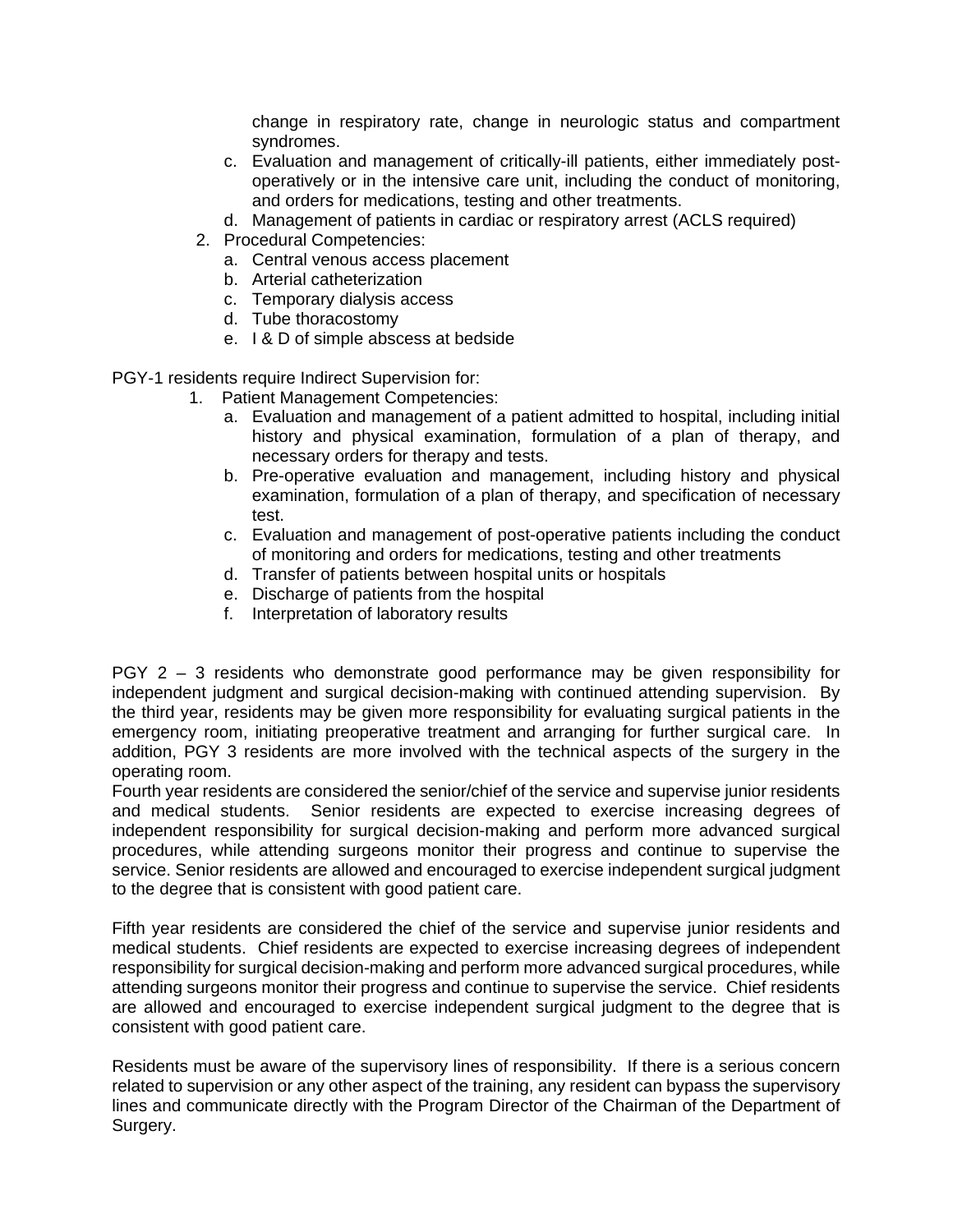Only members of the Medical Staff who have been granted appropriate privileges and who have been selected by the Residency Program Director shall supervise residents.

Documentation of supervised order-writing shall be demonstrated by counter-signature of the resident's note or by referring to the resident's documentation in a separate attending note.

The supervising physician shall personally interview and examine the patient each day to confirm the resident's findings and to evaluate the resident's clinical care.

The supervising physician shall be physically present during the critical portion of each surgical procedure. This responsibility may be shared with a senior or chief resident who has been designated as being competent of performing a limited number of procedures without the direct presence of the supervising physician (i.e. chest tube placement, CVL, I&D of an abscess).

The supervising physician must approve any admission of a patient to the service. This will allow discussion of the resident's preliminary medical diagnosis and preliminary decision making.

The supervising physician shall be informed of transfer of a patient to another service or to another level of care e.g. ICU, intermediate, etc., or death of a patient.

The supervising physician must approve any recommendation to discharge a patient from the Emergency Room.

The resident shall order consultations and testing on behalf of the attending physician following discussion with the attending physician. This must be documented by the resident or by the attending in the order or in the physician's notes.

Any consultations requested by another service may be seen initially by the resident. The resident shall immediately discuss the consultation with the supervising physician for critically ill patients. The consulting physician shall personally evaluate the patient within one day of the request for consultation.

Residents in General Surgery will not operate independently. All cases taken to the operating room will be discussed with the attending physician and all operations will be performed under the supervision of the attending physician.

The GME office has instituted a system, e-Priv, which allows residents, faculty members, and other healthcare workers the ability to view resident procedures that have been designated by the program director as competent to perform without direct attending supervision, i.e. chest tube placement, CVL, I&D of an abscess.

The resident's profile is updated as progression through the program and acquisition of skills and competency is acquired. In addition, the residency program will monitor interns in the acquisition of skills for invasive procedures. Once a predetermined number of specific procedures have been completed satisfactorily and the program director has indicated the resident is competent in performing such procedure, the resident may then perform such procedures with attending approval but without direct supervision.